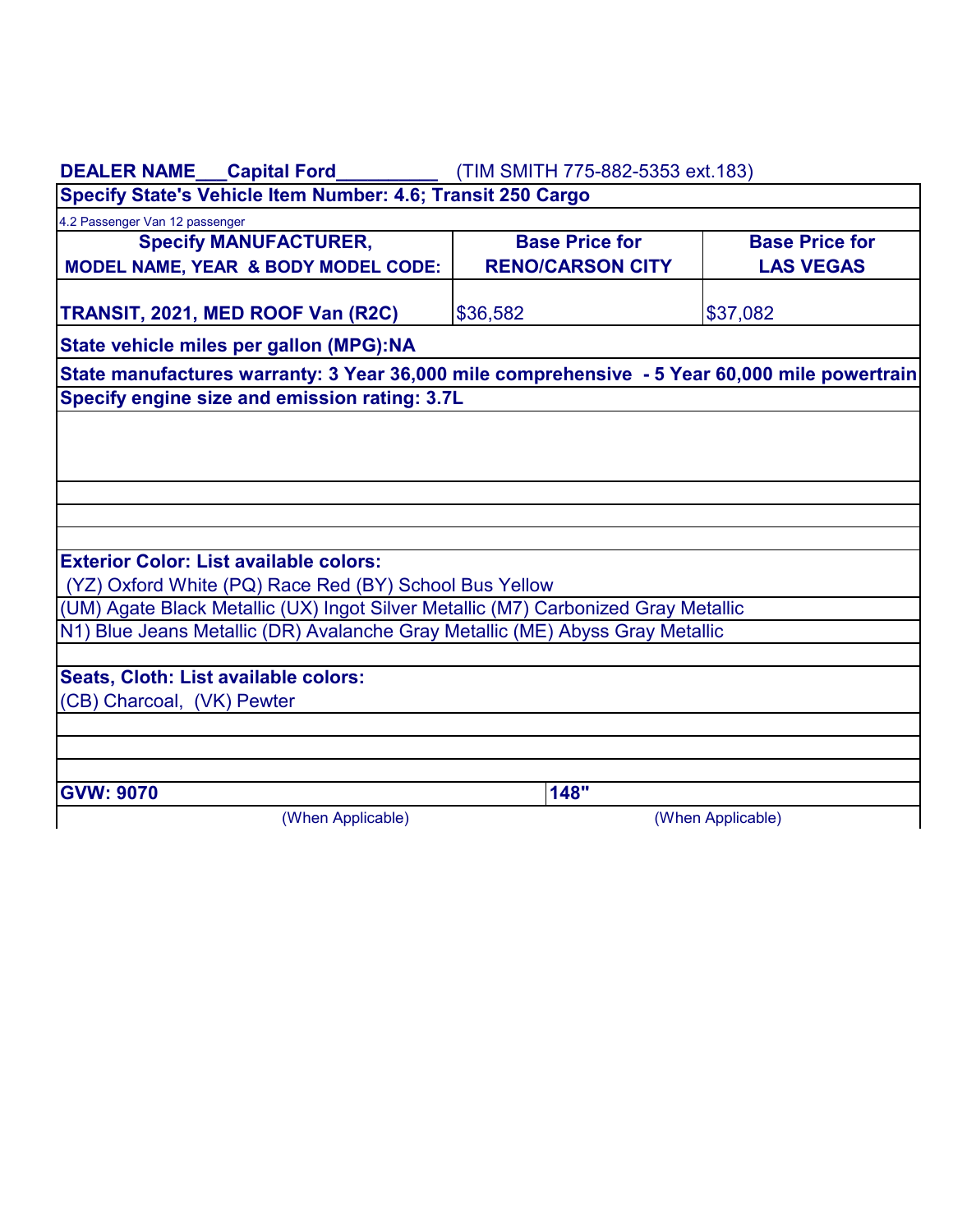### **OPTION PACKAGE PAGE ~ FLEET**

(Use separate page for each package)

#### **DEALER NAME\_\_\_\_\_\_\_\_\_\_\_\_\_\_\_**

**(TIM SMITH 775-882-5353 ext.183)**

**Specify State's Vehicle Item Number:4.6**

4.2 Passenger Van 12 passenger

**Option Package Name/Code:** List Equipment Features Below: